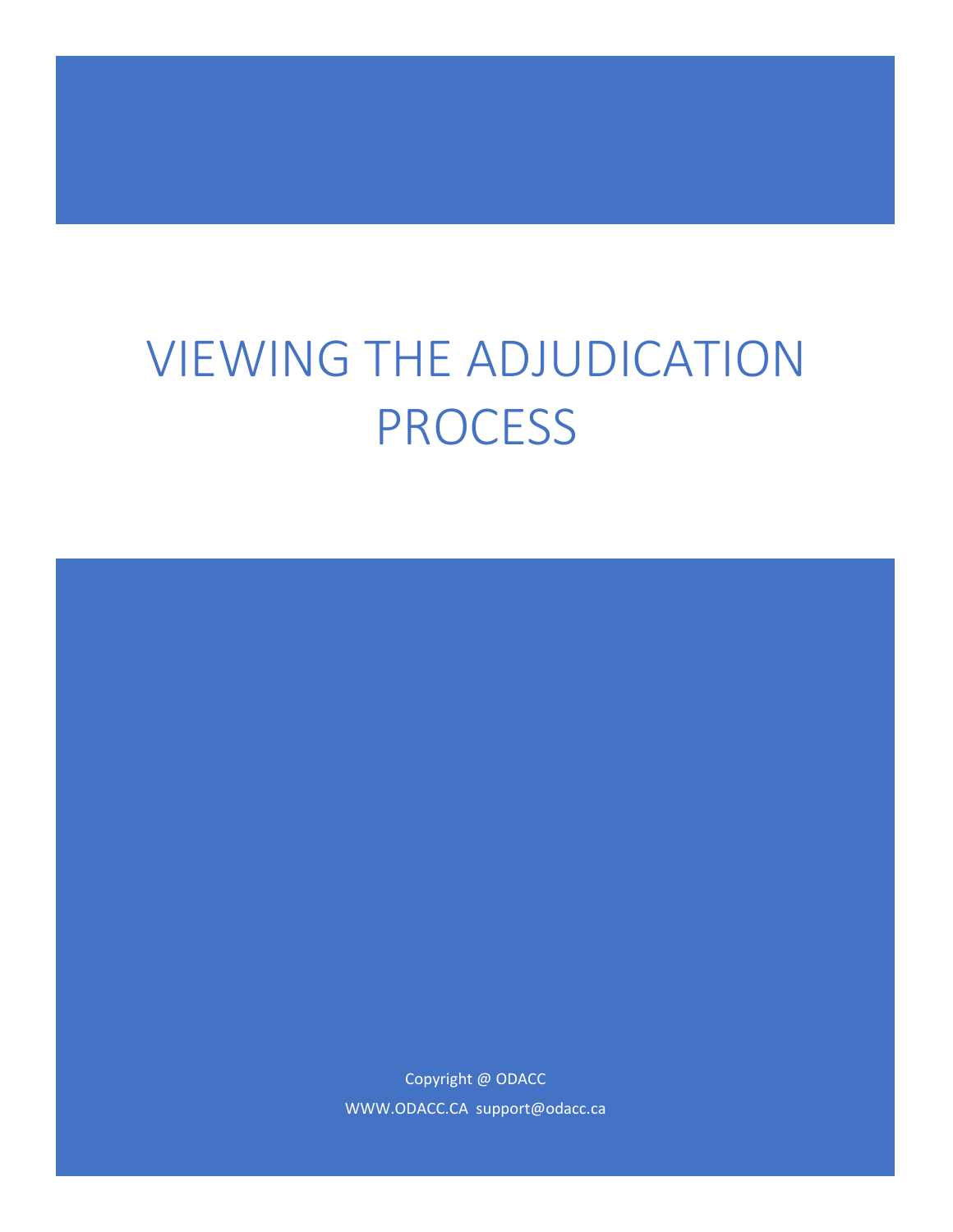

180 Duncan Mill Road, 4th Floor Toronto, ON M3B 1Z6 Email: authority@odacc.ca Tel: 416-307-0008 | Toll Free: 1-888-221-3721 Fax: 416-362-8825 | Toll Free Fax: 1-877-862-8825 www.odacc.ca

Ontario Dispute Adjudication for Construction Contracts

### **Table of Contents**

| 2. Viewing the Adjudication Process on ODACC's Custom System  4 |
|-----------------------------------------------------------------|

DISCLAIMER: Please note that nothing in this document shall be considered as legal advice. Parties to disputes are advised to consult a lawyer to clarify their legal rights.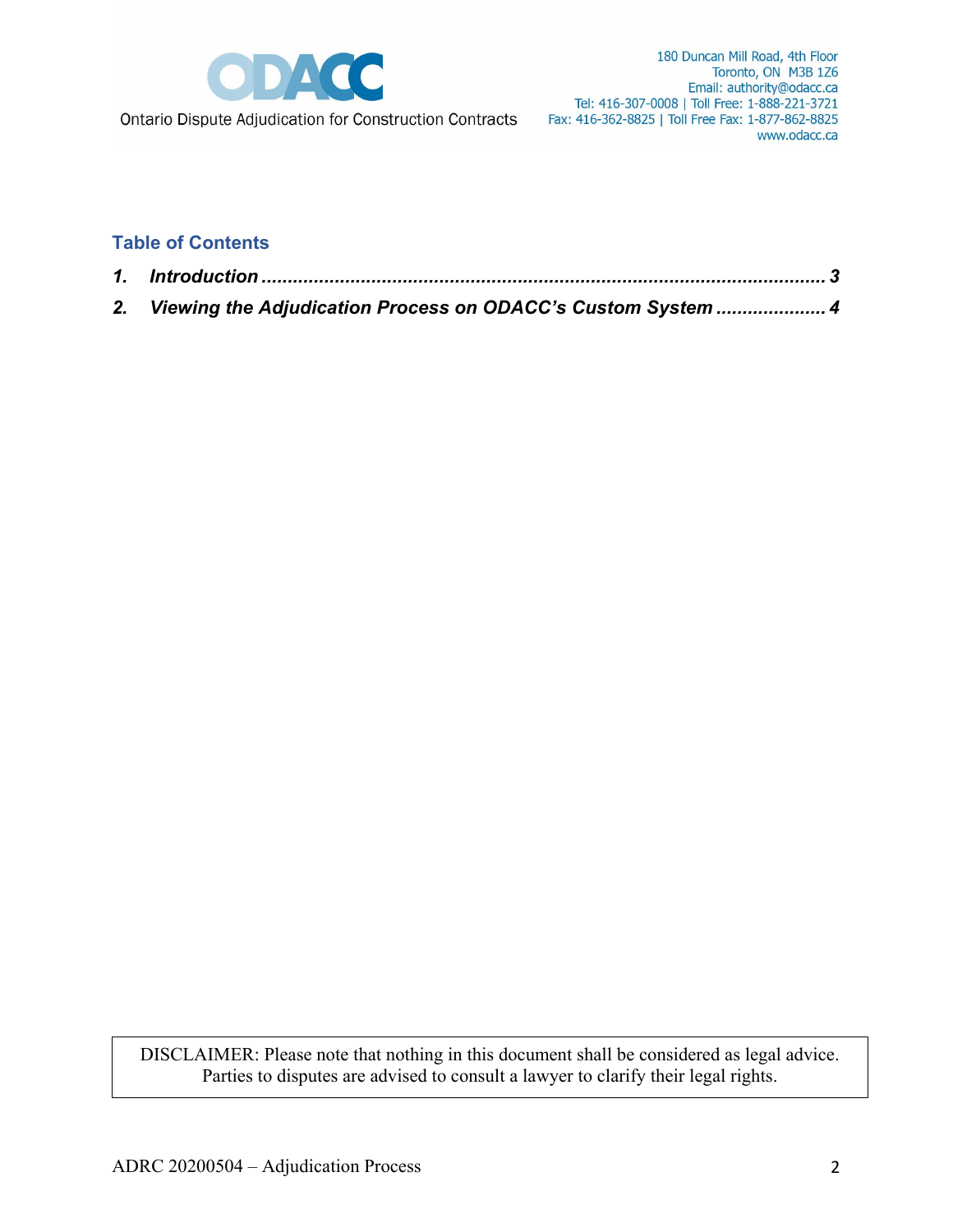

# <span id="page-2-0"></span>1. Introduction

The Parties may have suggested a Pre-Designed Process to the Adjudicator in the Notice of Adjudication and the Response to Notice of Adjudication, as discussed at [https://odacc.ca/en/claimants/adjudication-process-2/.](https://odacc.ca/en/claimants/adjudication-process-2/) Once an Adjudicator is appointed to the adjudication, the Adjudicator will contact the Parties to discuss and set the adjudication process.

The Adjudicator will conduct the adjudication in the manner the Adjudicator determines appropriate, in accordance with s. 13.12(4) of the Construction Act. Some adjudications may include a hearing by videoconference, some may have an in-person hearing, some may require a site visit, and some may proceed only with documents. Factors Adjudicators may consider (when deciding on the appropriate process) include:

- the amount in dispute;
- whether an oral hearing is necessary to determine facts; and
- whether a site visit is necessary

<span id="page-2-1"></span>After the Adjudicator sets the process, the Adjudicator will then communicate the adjudication process and timetable to the Parties on ODACC's Custom System.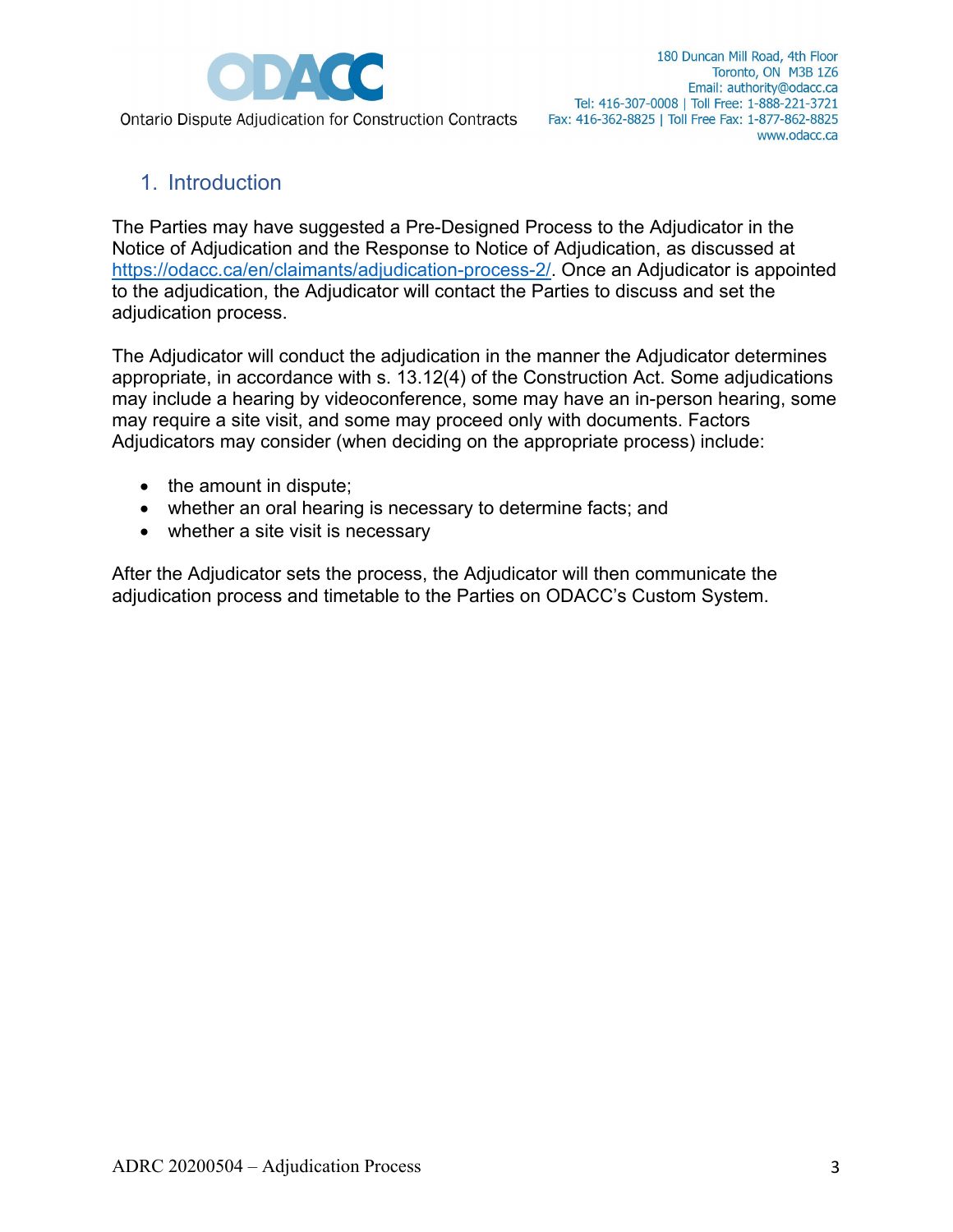

# 2. Viewing the Adjudication Process on ODACC's Custom System

Once the Adjudicator sets the process, the Adjudicator will communicate the process to the Parties on ODACC's Custom System. The Parties will receive an email with the subject line "ODACC Custom System Notification," asking the Parties to log in to the system. After opening the adjudication on ODACC's Custom System (for instructions on how to log in, please refer to [https://odacc.ca/en/odacc-custom-system/\)](https://odacc.ca/en/odacc-custom-system/), the Parties will see a notification and step to complete, as shown at Figure 1. The notification will state, "The Adjudicator has determined the adjudication process. Please click here to view the adjudication process and acknowledge receipt." The step to complete, "Adjudicator to Communicate the Adjudication Process to the Parties," will have a completion date.

#### *Figure 1: Dashboard After Adjudicator Communicates Adjudication Process to Parties*

| 崮<br>Dashboard<br><b>酸 Forms</b>            | Dashboard                                                                                                                                                                                       |                                                                                             |                                                |
|---------------------------------------------|-------------------------------------------------------------------------------------------------------------------------------------------------------------------------------------------------|---------------------------------------------------------------------------------------------|------------------------------------------------|
| 獓<br>Parties                                | <b>Case Notifications</b><br>Show Dismissed Notifications                                                                                                                                       | <b>Milestones</b>                                                                           |                                                |
| Adjudicator<br>학생                           | Mar 05, 2020<br><b>Dismiss</b>                                                                                                                                                                  | <b>Description</b><br>Notice of Adjudication Created                                        | <b>Date Completed</b><br>Mar 05, 2020 14:06 PM |
| 罓<br>Messages                               | <b>Adjudication Process Set</b><br>Case No. 88 - The Adjudicator has determined the adjudication<br>process. Please click here to view the adjudication process and<br>acknowledge receipt.     | Notice of Adjudication Received by Respondent (or<br>Respondent's Representative)           | Mar 05, 2020 14:07 PM                          |
| $\boxed{0}$ Fees                            |                                                                                                                                                                                                 | Response to Notice of Adjudication Created                                                  | Mar 05, 2020 14:57 PM                          |
| O<br>Process                                |                                                                                                                                                                                                 | ODACC Asked to Appoint Adjudicator                                                          | Mar 05, 2020 14:57 PM                          |
|                                             | <b>D</b> Mar 05, 2020<br><b>Dismiss</b>                                                                                                                                                         | ODACC Invited an Adjudicator to the Adjudication                                            | Mar 05, 2020 15:39 PM                          |
| e<br>Documents                              |                                                                                                                                                                                                 | The Adjudicator Consented to Adjudicate                                                     | Mar 05, 2020 15:53 PM                          |
| $\left  \frac{8}{10} \right $<br>Financials | Claimant's Documents to be Uploaded Within Five Days<br>Case No. 88 - The Claimant has five days to upload its<br>documents on ODACC's Custom System. Please click here to<br>upload documents. | <b>Steps to Complete</b><br><b>Description</b><br><b>Complete By</b>                        | <b>Date Completed</b>                          |
|                                             | $N = 4$ $1 \rightarrow N$                                                                                                                                                                       | Adjudicator to<br>Communicate<br>Mar 10, 2020<br>Adjudication Fee to the<br>Parties         |                                                |
|                                             |                                                                                                                                                                                                 | Adjudicator to<br>Communicate the<br>Mar 12, 2020<br>Adjudication Process to<br>the Parties | Mar 05, 2020                                   |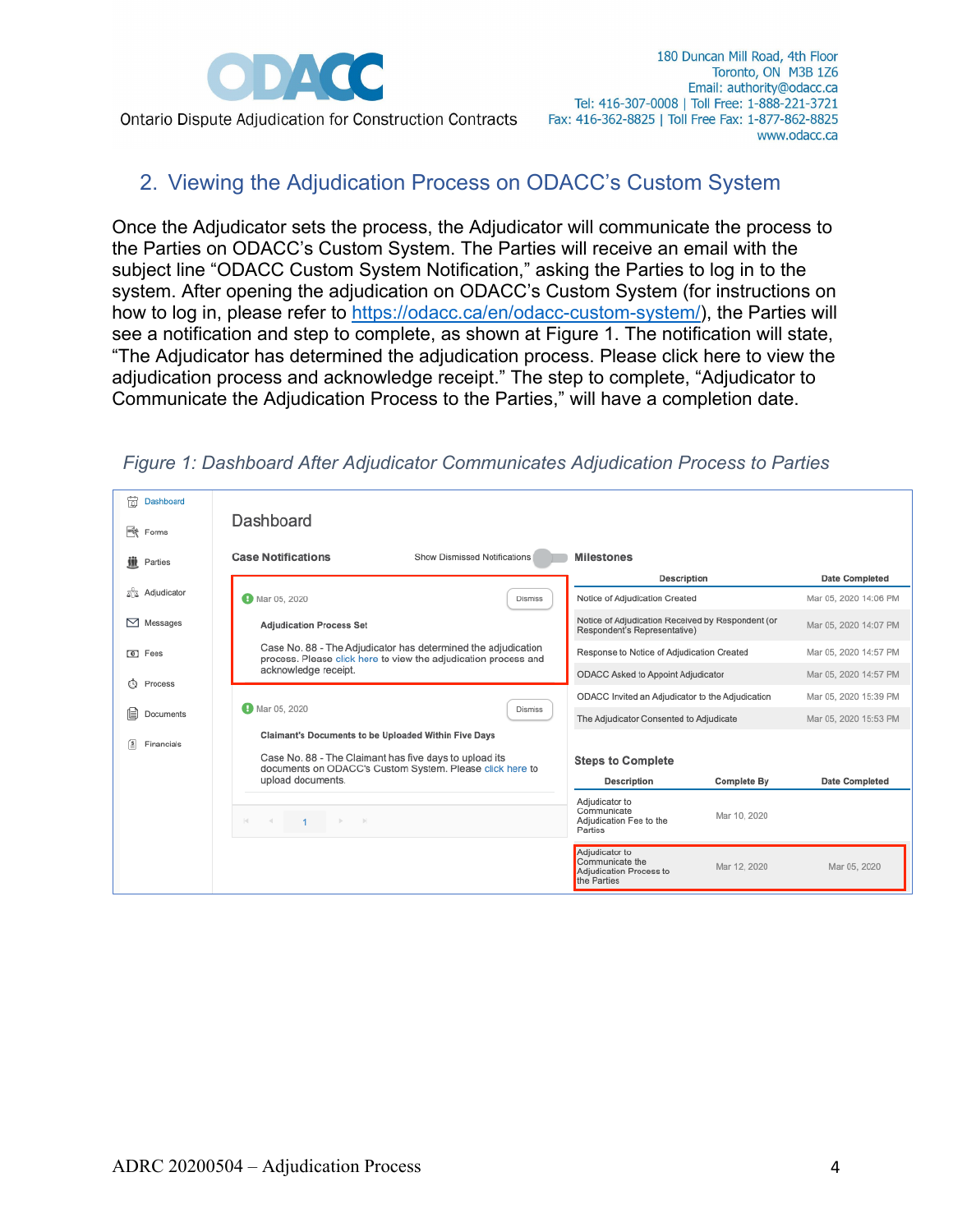

180 Duncan Mill Road, 4th Floor Toronto, ON M3B 1Z6 Email: authority@odacc.ca Tel: 416-307-0008 | Toll Free: 1-888-221-3721 Fax: 416-362-8825 | Toll Free Fax: 1-877-862-8825 www.odacc.ca

If the Parties click on the notification link or on the "Process" tab, they will have access

to the adjudication process, as set by the Adjudicator (refer to Figure 2).

| 卡<br>Forms                              | <b>ODACC Adjudication Process</b>                                                                                                                                                                                                                                                           |                                                                                                                                                                                                                                                                                                                                                                                                                                                                                                                           |                      |  |  |  |  |
|-----------------------------------------|---------------------------------------------------------------------------------------------------------------------------------------------------------------------------------------------------------------------------------------------------------------------------------------------|---------------------------------------------------------------------------------------------------------------------------------------------------------------------------------------------------------------------------------------------------------------------------------------------------------------------------------------------------------------------------------------------------------------------------------------------------------------------------------------------------------------------------|----------------------|--|--|--|--|
| Parties<br>W                            | Party Name                                                                                                                                                                                                                                                                                  | Party Role                                                                                                                                                                                                                                                                                                                                                                                                                                                                                                                | Process Acknowledged |  |  |  |  |
| a <sup>1</sup> <sub>a</sub> Adjudicator |                                                                                                                                                                                                                                                                                             | Claimant                                                                                                                                                                                                                                                                                                                                                                                                                                                                                                                  | $\Box$               |  |  |  |  |
| $\sim$<br>Messages                      |                                                                                                                                                                                                                                                                                             | Respondent                                                                                                                                                                                                                                                                                                                                                                                                                                                                                                                | $\Box$               |  |  |  |  |
| <b>[0]</b> Fees                         |                                                                                                                                                                                                                                                                                             |                                                                                                                                                                                                                                                                                                                                                                                                                                                                                                                           |                      |  |  |  |  |
| Process<br>☺<br>Documents               | <b>Adjudication Process and Timeline</b>                                                                                                                                                                                                                                                    |                                                                                                                                                                                                                                                                                                                                                                                                                                                                                                                           |                      |  |  |  |  |
| Financials                              | Adjudication Process and Timeline<br>Day 1: Adjudicator selected by the Parties or appointed by ODACC.<br>Respondent to submit its two Pages of arguments (and photographs).<br>Day 30:Draft Determination is provided to ODACC.<br>Day 35: Final Determination is released to the Parties. | Day 5: Claimant submits a copy of the construction contract and, if there is an invoice that the Claimant submits is unpaid, the Claimant may also provide a copy<br>of that invoice. Claimant submits its arguments (and photographs), to a maximum of two Pages.<br>Day 7: The Adjudicator communicates the balance of the adjudication process to the Parties. The balance of the adjudication process is the timing for the<br>Day 12: Respondent submits its arguments (and photographs), to a maximum of two Pages. |                      |  |  |  |  |
|                                         |                                                                                                                                                                                                                                                                                             | □ I acknowledge that I have read the adjudication process and timeline as set out above by the Adjudicator.<br>Confirm                                                                                                                                                                                                                                                                                                                                                                                                    |                      |  |  |  |  |

#### *Figure 2: Process Tab*